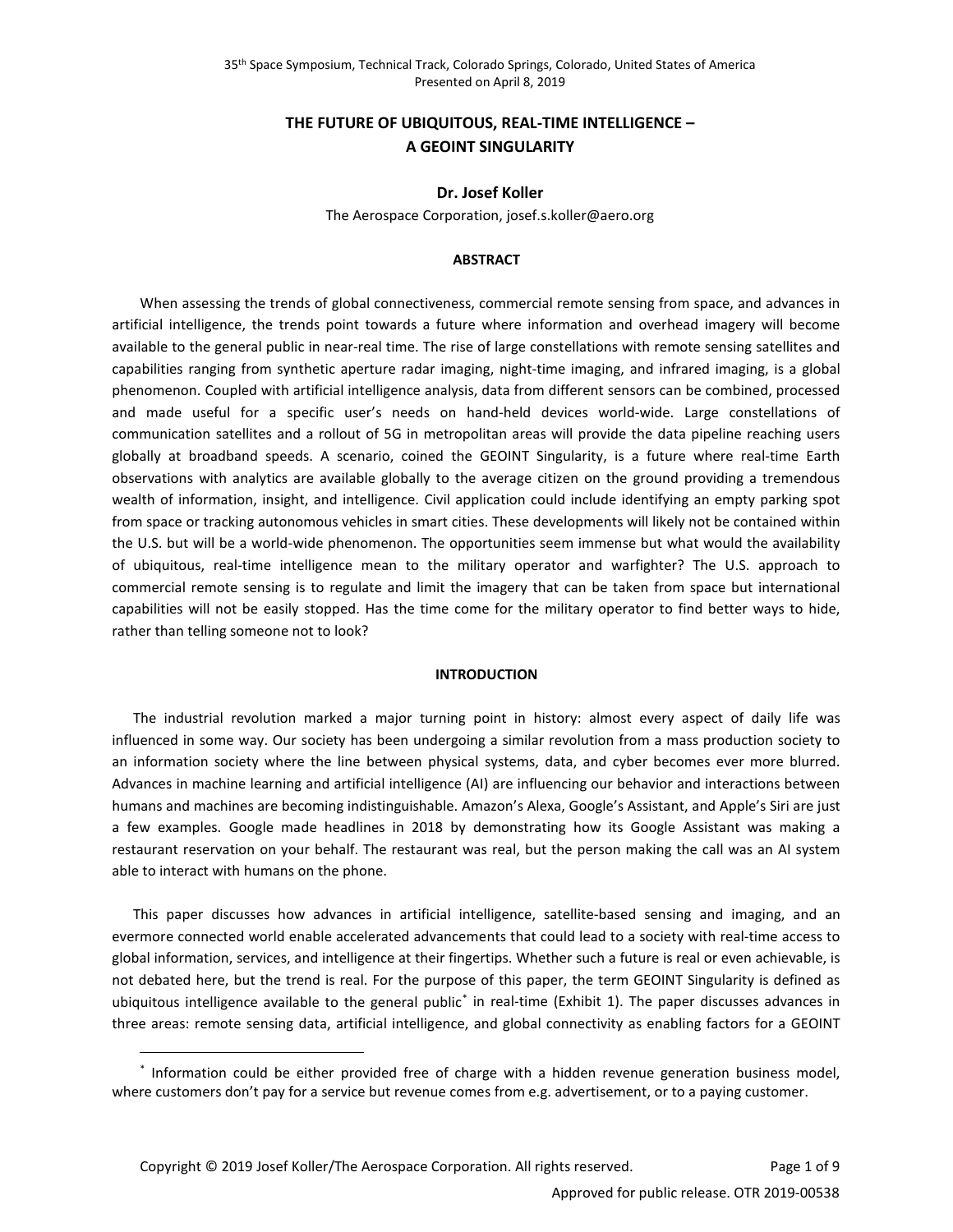Singularity. The paper also discusses how this would affect the military operator and warfighter. Some argue that the past of surprise attacks is gone and that it is getting more difficult to stage an attack in a world that is becoming more transparent<sup>[1](#page-7-0)</sup>. Denial, deception and disinformation will be key in a future of global transparency.



**Exhibit 1:** GEOINT Singularity is the convergence, and interrelated use, of capabilities in artificial intelligence, satellite-based imagery and global connectivity where the general population would have real-time access to ubiquitous intelligence analysis.

## **MAJOR TRENDS LEADING TO A GEOINT SINGULARITY**

#### *Commercial, Space-Based Remote Sensing*

One prominent trend in remote sensing from space is not so much to increase resolution but to decrease the revisit time over any given location on Earth by distributing on orbit capabilities. Just like the popular Moore's law, predicting that the number of transistors in an integrated circuit doubles every two years, seems to have slowed down due to physics limitations, the trend of ever increasing resolution seemed to have slowed down as well. New companies are not competing as much on resolution today but rather compete on multi spectral capabilities, night-time sensitivity, infrared and synthetic aperture radar (SAR) capabilities, and on revisit time. Recent commercial initiatives do not seem to focus on increasing resolution but instead decrease revisit time by building constellations of satellites with a variety of capabilities instead of a single satellite. Companies seem to have concluded that it is more cost effective and profitable to launch a number of small satellites rather than to invest in a few, heavy Earth-observation platforms like WorldView 4 from DigitalGlobe (now Maxar)<sup>[†](#page-1-0)</sup>. Planet, a U.S. company operating a constellation of Earth-observing small satellites, certainly adopted that early on with a mission statement to "image the entire Earth daily". Today, Planet has reached their goal by operating the largest constellation of small satellites with approximately 150 orbiting platforms<sup>[2](#page-7-1)</sup>.

Planet is likely to see competition. EarthNow, a company backed by SoftBank, Airbus, Bill Gates (Microsoft) and Greg Wyler (OneWeb and O3b Networks), plans to launch ~500 small satellites offering video coverage of the world with "live and unfiltered" footage of almost anywhere on Earth. The company will attempt to provide the footage to smartphone applications with little time delay with plans to track illegal fishing, animal migration patterns and forest fires. Other possible applications include mapping and guiding traffic flows through a "smart

 $\overline{a}$ 

<span id="page-1-0"></span><sup>†</sup> Physics limitations are certainly a factor: due to the Rayleigh Criterion, a telescope has a theoretical resolution limit based on the diameter of the lens or mirror.

<sup>\*</sup> The trademarks, service marks and trade names contained herein are the property of their respective owners. The property of 9 and 2 of 9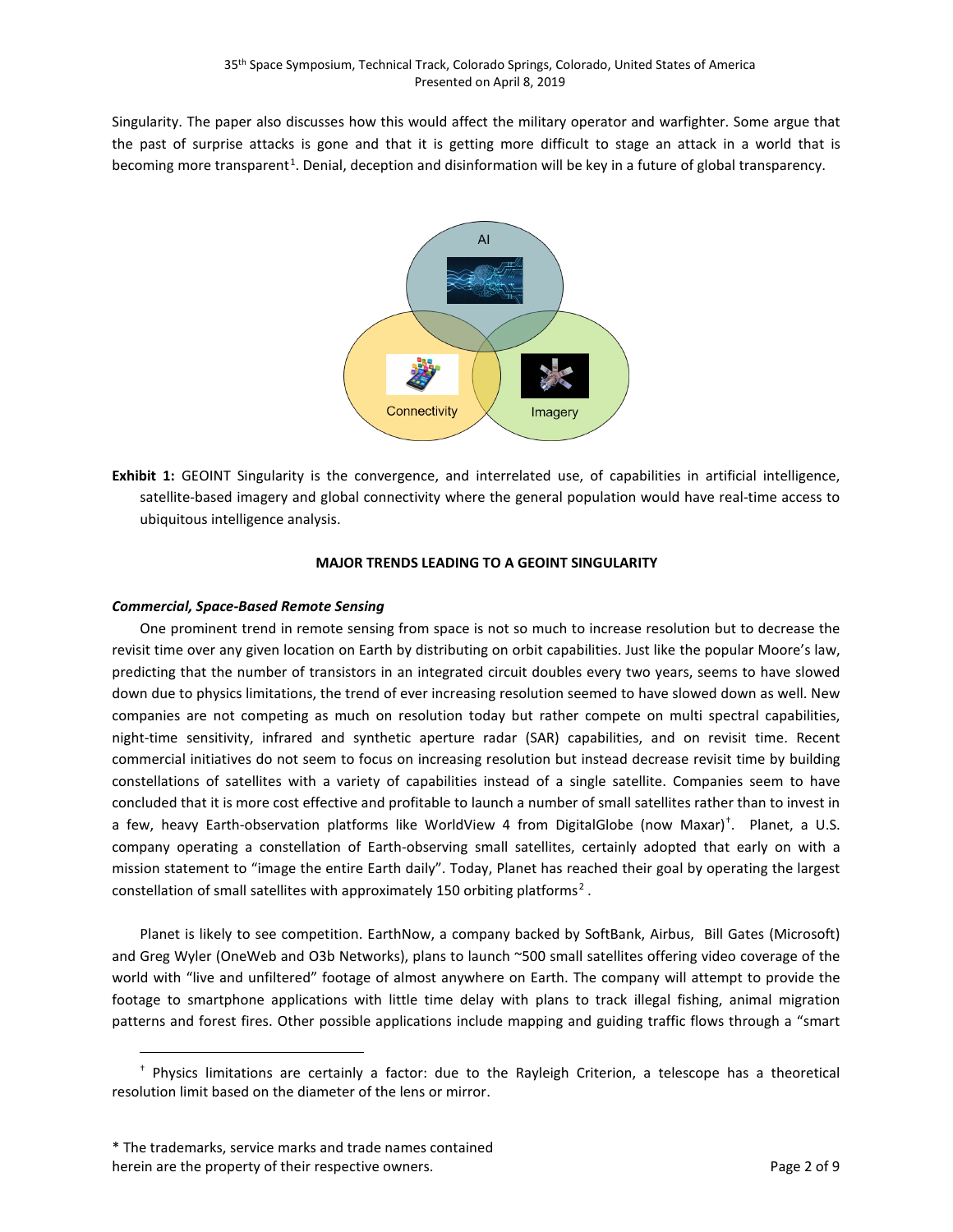city" and real-time media reports of events happening in remote sites. Military operators should pay attention. EarthNow intends to sharply reduce design and production costs by using an upgrade of the basic satellite platform and assembly-line manufacturing techniques already devised for OneWeb. The company says that by incorporating substantial computing power on each platform, called "the Model T of spacecraft", it would provide more timely and useful video images than its rivals. Even though each satellite would collect colossal quantities of data – far too much to send back to Earth in real time – the software would be able to process it all onboard and only send back data that the user wants to see.

While EarthNow appears to have prominent backers with deep pockets, there is also competition in the international market. SatRevolution, a small Polish company funded by the European Commission, is planning to develop a real-time Earth observation constellation. The satellite would reach a resolution of 0.5m using single 6U CubeSat with a deployable telescope. The company plans to launch 82 of them achieving real-time electro-optical imaging with a revisit-time of less than 1 hour. Possible applications include crisis response, environmental monitoring, smart city support, logistics and traffic monitoring, among others. The imager would consist of a hyperspectral imaging detector with adaptive optics and on-board AI processing. The first satellite on orbit is scheduled for 2019 (full operational constellation by 2023) with a four hour revisit time and "real-time" capability by 2026. EarthNow, as a Polish company, would not be subject to U.S. regulation and could image and sell information as they wish, subject to Polish and European law and regulation.

#### *Data Analytics*

Imaging in different spectral bands, including short-wave infrared imaging (SWIR), night-time, or with synthetic aperture radar (SAR), or imaging with increasing revisit frequencies may not be the only concerns to the national security community and ultimately the military operator. Combining information from various spectral domains that provide orthogonal insights, or even with data from online records, Twitter, Facebook, and Instagram, as well as using advanced analytics, deep learning and artificial intelligence will be truly a game changer. Remote sensing satellites produce vast amounts of data. So much data in fact, that the former Director of the National Geospatial-intelligence Agency (NGA), Robert Cardillo, said that in about five years the agency would be dealing with "a million times more" data and in 20 years would need to employ 8 million analysts to handle the load. The solution to this trend is automation in the form of machine learning and artificial intelligence. While the more traditional remote sensing companies, such as Maxar, Planet, and Spire pursue both hardware in space and the analytics on the ground, other companies such as Ursa and Descartes Lab focus on data analytics alone.

The company Ursa Space Systems, founded by Adam Maher (CEO), recognized the disconnect between information-rich satellite data and those who could really use it. Headquartered in Ithaca, New York, Ursa decided on a different approach than building SAR satellites, realizing that there is a plethora of data already available. Ursa has been quite successful in analyzing existing data and making it usable for customers. For example, Ursa has developed a proprietary algorithm using purchased data from SAR satellite operators to analyze and estimate global strategic patroleum reserves. Typically, stockpiled petroleum reserves are officially reported by nations but are often deliberately inaccurate. Ursa can help investors understand what exactly is in storage. Low storage means high demand, high storage means oversupply and a potential price drop. There is an interesting aspect to this company from a regulatory perspective. Since Ursa is simply purchasing global data and not actually operating satellites they are not subject to the U.S. regulatory framework. Moreover, while some national security stakeholders may want to restrict U.S.-based SAR companies from selling specific data, Ursa and other companies can purchase data from non-U.S. companies. Such a restriction on U.S.-based data would clearly be inconsistent with any national policy designed to enable the competitiveness of the U.S. space sector.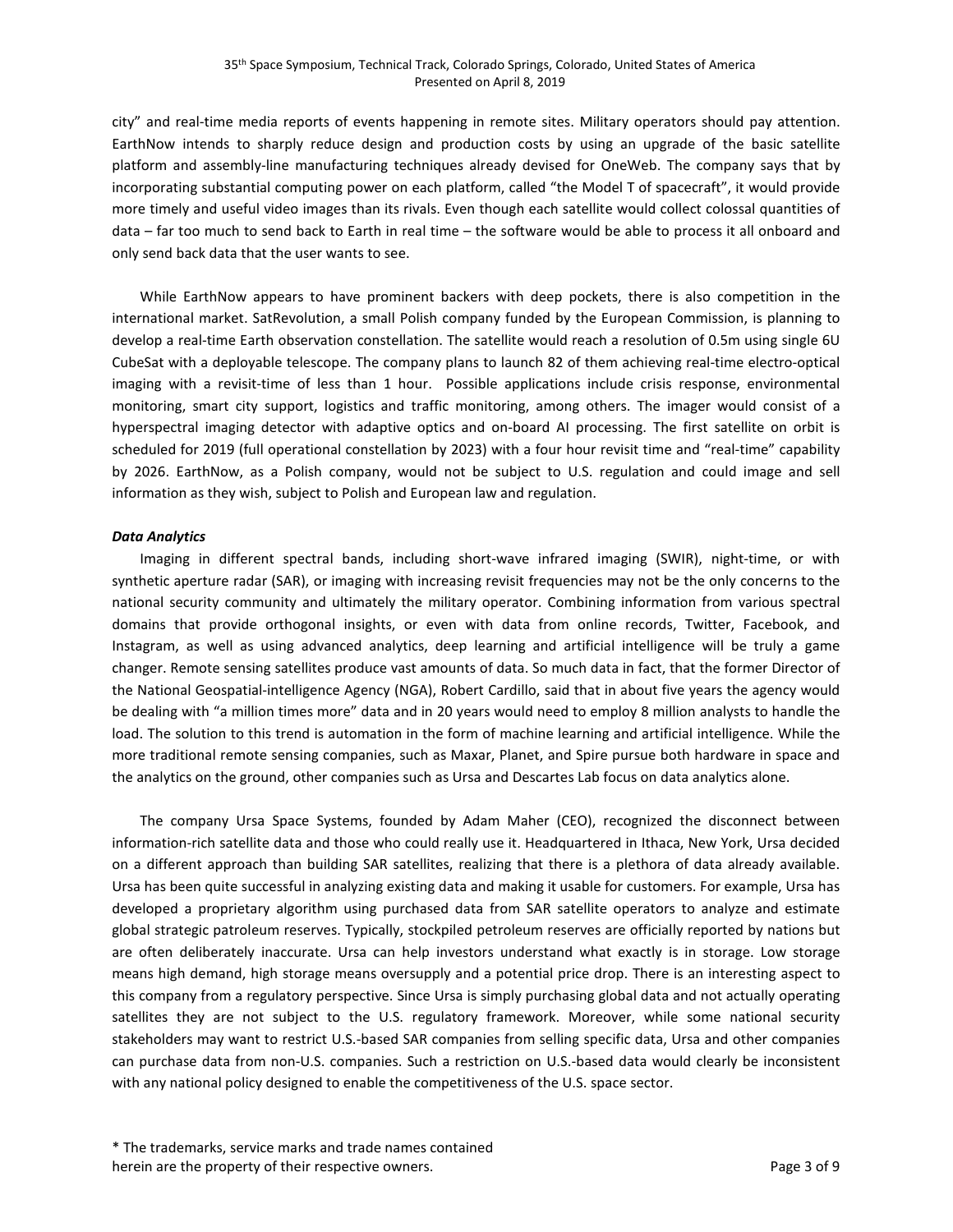Similar to Ursa, Descartes Lab is focusing on data analytics rather than building hardware. The company, headquartered in Santa Fe, New Mexico, views the increase and diversity of data as a resource. To harness the power of multiple orthogonal data sources and enable global-scale computation, Descartes Lab built a "data refinery" to clean up data sets, and developed a platform with deep learning and artificial intelligence capabilities. Using SAR data, for example, the company has built models to identify new construction sites on the ground regardless of weather conditions. It can also identify agricultural field boundaries and automatically classify the crop growing in each field. Descartes Lab has been noted as a company to watch as it is breaking industry barriers<sup>[3](#page-7-2)</sup>.

## *Artificial Intelligence and Machine Learning*

Technology trends are accelerating and there are indications that a sixth wave of innovation is coming. The Russian economist Nikolai Kondratiev first postulated the major cycles of innovation in 1925. The five initial major economic cycles have been defined as the industrial revolution; the age of steam and railways; the age of steel and electricity; the age of oil, cars and mass production, and the age of information and communication. Each wave lasted from 40 to 60 years and consisted of alternating periods between high sector growth and periods of slow growth.

The sixth cycle is postulated by some as an increase in resource efficiency<sup>[4](#page-8-0)</sup>. A new wave would be heralded by massive changes in the market, societal institutions and technology that all reinforce each other, centered around connected intelligence with new devices, new applications, new business models and new services. Space-based commercial remote sensing that create massive datasets, joined by artificial intelligence for analysis and product development will be just one aspect of the innovation wave. Current prices for electro-optical data can be bought for \$[5](#page-8-1)/km<sup>2</sup> and prices are dropping at a rate of 3-5% per year according to EuroConsult<sup>5</sup>. New lower-cost data is expected to challenge prices as the electro-optical imaging supply is expected to expand rapidly in the coming years. Some economists claim that this will add to competition and make it possible for supply to start outstripping demand. However, new markets have opened up as data hungry AI has become more established and demand has increased. Further strengthening the trend is a noticeable shift from investment in new satellite operations to investment into new service companies aimed to exploit data based on change detection and predictive analysis.

Artificial intelligence and deep learning hold promise to enable consumption of satellite imagery services similar to how Geographic Information Systems (GIS) enabled the satellite remote sensing business to provide value to the consumers 15 years ago<sup>1</sup>. GIS will continue to play a role as a foundation in storing, manipulating, and managing spatial data, similar to cell phone service as a foundation providing the connectivity for apps on a smartphone. However, given the magnitude of data produced, AI will provide the analytics that combines various data sources, sifts through the myriad satellite-based information, incorporates data from a variety of sources, and may even be used for on-orbit processing. NGA has been focusing on bringing automation to its geospatial analysis for some time, lamenting the fact that for all of its ability to amass satellite and other data, parsing that data often comes down to human analysts having to search images and videos in a manual, time-consuming process.

General investments in AI are continuously growing. According to ABI research<sup>[6](#page-8-2)</sup>, the number of businesses adopting AI worldwide will increase significantly from 7,000 this year to 900,000 in 2022 with investments in AI growing at a rate of 4.5x. The future will make machine learning algorithms the norm for developing user applications rather than a specialty of science fiction movies. Recent advancements in machine learning and artificial intelligence are significant. While complex algorithms have been limited to big tech companies like Google, Amazon, and Microsoft, today AI is becoming affordable though a variety of open source software that allows building advanced self-learning systems.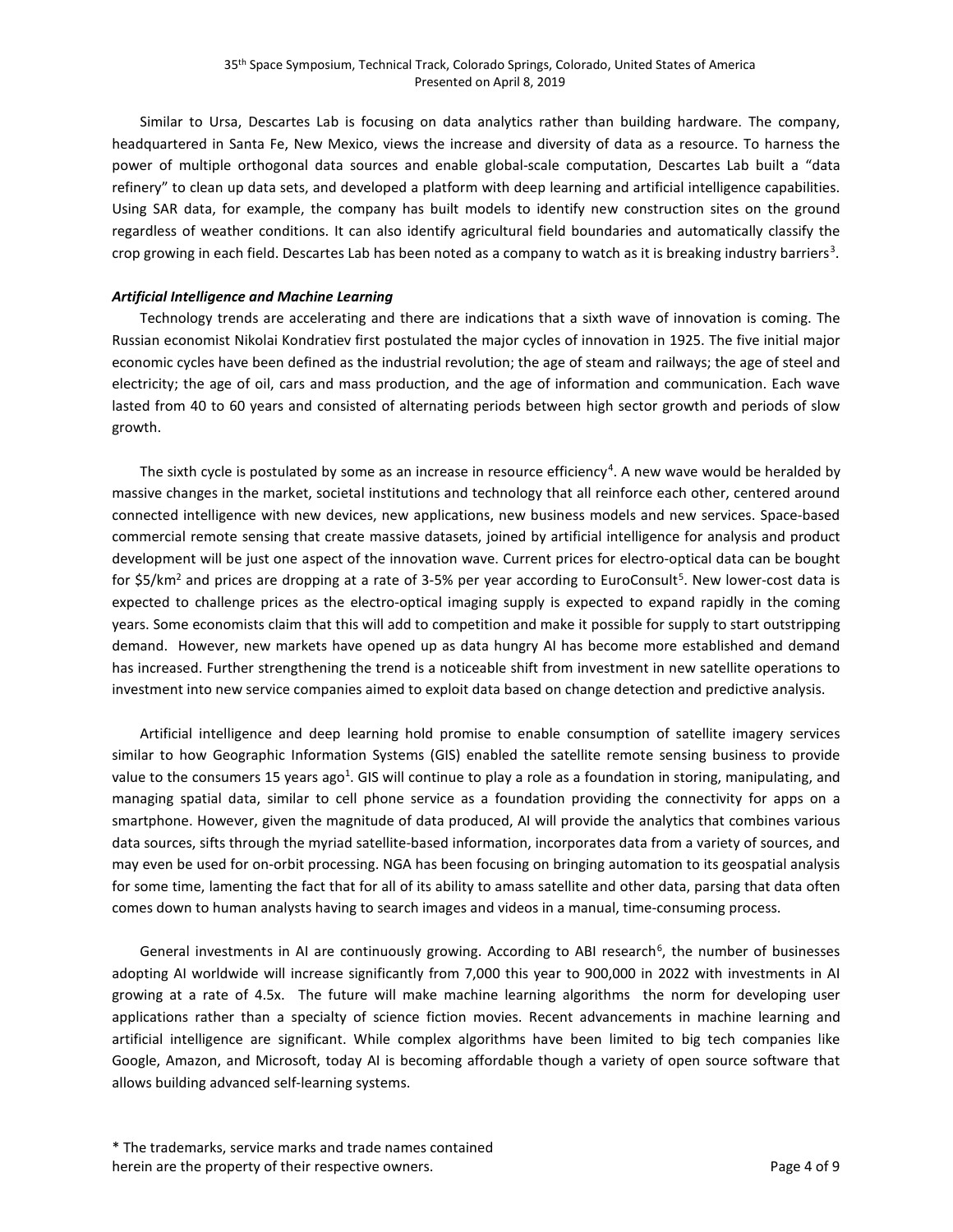Big data and machine learning are a match made in heaven. AI without training data is impossible and training requires a lot of data. The more complex a machine learning algorithm gets, the more training data it requires. Last year, for instance, NGA collected more than 12 million images and produced over 50 million indexed observations<sup>[7](#page-8-3)</sup>. Artificial intelligence has a great appetite for more data and will be the primary consumer of an immense increase in available data in the future.

While today the U.S. may still be a leader in AI, China is catching up. Years ago, IBM Watson began as a research project and first attracted headlines as the algorithm that beat human contestants in the TV show Jeopardy. Today, Watson is used across many sectors around the world to boost revenue and efficiency, and even save lives. However, China may soon be leading the development of AI. A few years ago, Chinese technology entrepreneurs were focused on repeating (and copying) Western success stories. However in 2018, the total global investment into AI-focused startups amounted to \$15.2 billion worldwide. China accounted for nearly half of that, while the United States only contributed about 3[8](#page-8-4)%<sup>8</sup>. China is determined to be the tech industry leader in AI.

#### *Global Connectivity*

Many have postulated that global connectivity and advanced networking will drive the development of new products and services. Next generation technologies such as 5G, low Earth orbiting satellite constellations, and meshed networks will support data-hungry consumers and bridge the digital divide. OneWeb, for example, founded in 2012, started with financial support from companies including Airbus, Coca Cola, Qualcomm and Virgin Group. The mission statement of OneWeb is to bridge the global digital divide by operating a global network of approximately 600 satellites in low-Earth orbit approved by an FCC license<sup>[9](#page-8-5)</sup> granted in the summer of 2017. The first six demonstration satellites launched in 2019. Competition for global connectivity comes from SpaceX' Starlink which received FCC approval<sup>[10](#page-8-6)</sup> for over 12,000 satellites for a space-based internet communication system. Terrestrial competition will come from 5G suppliers. Certainly, the trend of increasing global connectivity with broadband services is clear.

In addition to space-based and terrestrial-based networking advancements, access to intelligence, data, and analytics comes in the form of apps on smartphone devices. The Ericsson Corporation releases an annual global connectivity report<sup>11</sup>. In 2014, the report predicted that by 2020, 90% of the world's population aged over 6 years will have a mobile phone (Exhibit 2). In 2018, the Ericsson report assessed that mobile broadband providers service approximately 5.2 billion subscriptions globally today.



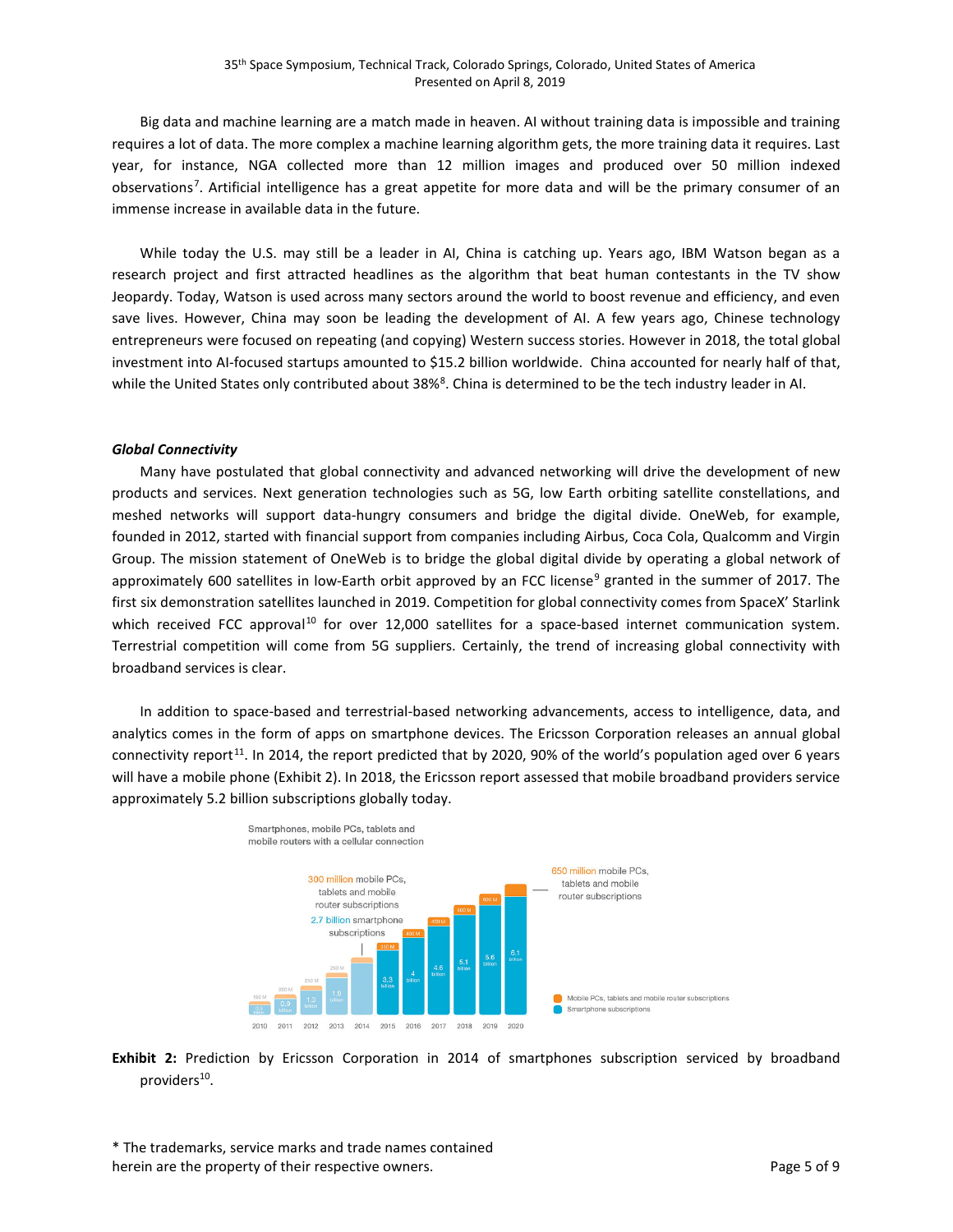Combining the described trends of (a) increasing imaging data supply through new satellite companies entering the field, (b) advancing machine learning and artificial intelligence and (c) increasing global connectivity, the trend towards satellite-based information available in real-time to the general consumer is real – the GEOINT Singularity. While experts agree that increased commercialization of satellite-based commercial remote sensing is leading to more global transparency, the effect on national security and military operations remain under debate. Some argue that the increased transparency will increase the predictability of adversaries: staging areas for surprise attacks in the physical domain will become difficult. Of course, this is a double-edged sword. The question remains: as we trend toward more global transparency, how can a policymaker assist military operators and still maintain the benefit of surprise. Traditionally this has been attempted through licensing and license restrictions.

## **THE U.S. REGULATORY FRAMEWORK FOR COMMERCIAL REMOTE SENSING**

The U.S framework for licensing commercial remote sensing systems was implemented through the National and Commercial Space Programs Act (2010) and the Land Remote Sensing Policy Act (1992) which essentially state that no U.S. person or entity may operate a remote sensing space system without a license that has been authorized and granted by the Secretary of Commerce. The responsibility to license is currently delegated to the Administrator for the National Oceanic and Atmospheric Administration (NOAA). In addition to the legal framework provided by law, additional specifics are provided through the Code of Federal Regulations (CFR) at 15 CFR Part 960 and policies such as the National Space Policy of 2010 (including changes made by the current administration) and NSPD-27 which is partially classified<sup>[12](#page-8-8)</sup>. By law, the Secretary of Commerce can only grant a license that complies with all applicable international obligations (determined by the Secretary of State) and all national security concerns of the United States (determined by the Secretary of Defense). This is where interagency discussions take place. The Office of the Secretary of Defense will advocate to satisfy national security concerns and the Office of the Secretary of Commerce will promote commercial competitiveness. Notable license conditions include resolution limits over Israel, traced back to the Kyl-Bingaman Amendment, and resolution limits<sup>[13](#page-8-9)</sup> of electro-optical imaging at 25cm. In addition to resolution limits, every license has a provision for the U.S. Government to invoke "shutter control". According to general license provisions, shutter control is invoked during periods of compromised national security or international obligations, the licensee may be required to limit data collection and/or distribution for specific times and specific geographic areas.

## **A COMPREHENSIVE RISK ASSESSMENT FRAMEWORK**

When license conditions are determined through an interagency coordination process, in particular those pertaining to national security, the stakeholders evaluate risks and benefits. The risks to national security from overhead imagery and information being disseminated broadly can be wide ranging: adversaries could track the movements of U.S. and allied military equipment, detect patterns of training and operations; hyperspectral imaging can identify chemical compositions; short-wavelength infrared imaging can see through clouds; and SAR sensors can image at night. When determining risks to national security, one can define it to first order as risk of being seen or detected, *Rd*. The risk of an operation being detected during a specific time depends on two variables: the operation *Op(t)* occurring at a specific time *t*, and a satellite remote sensing system looking at the specific time in the specific direction with the right sensor, i.e. an observation *Obs(t)* occurring. Together, the operation and the observation, provide the risk of detection as in

*Rd(t) = Op(t) \* Obs(t)*

<sup>\*</sup> The trademarks, service marks and trade names contained herein are the property of their respective owners. The property of  $\theta$  and  $\theta$  and  $\theta$  and  $\theta$  of 9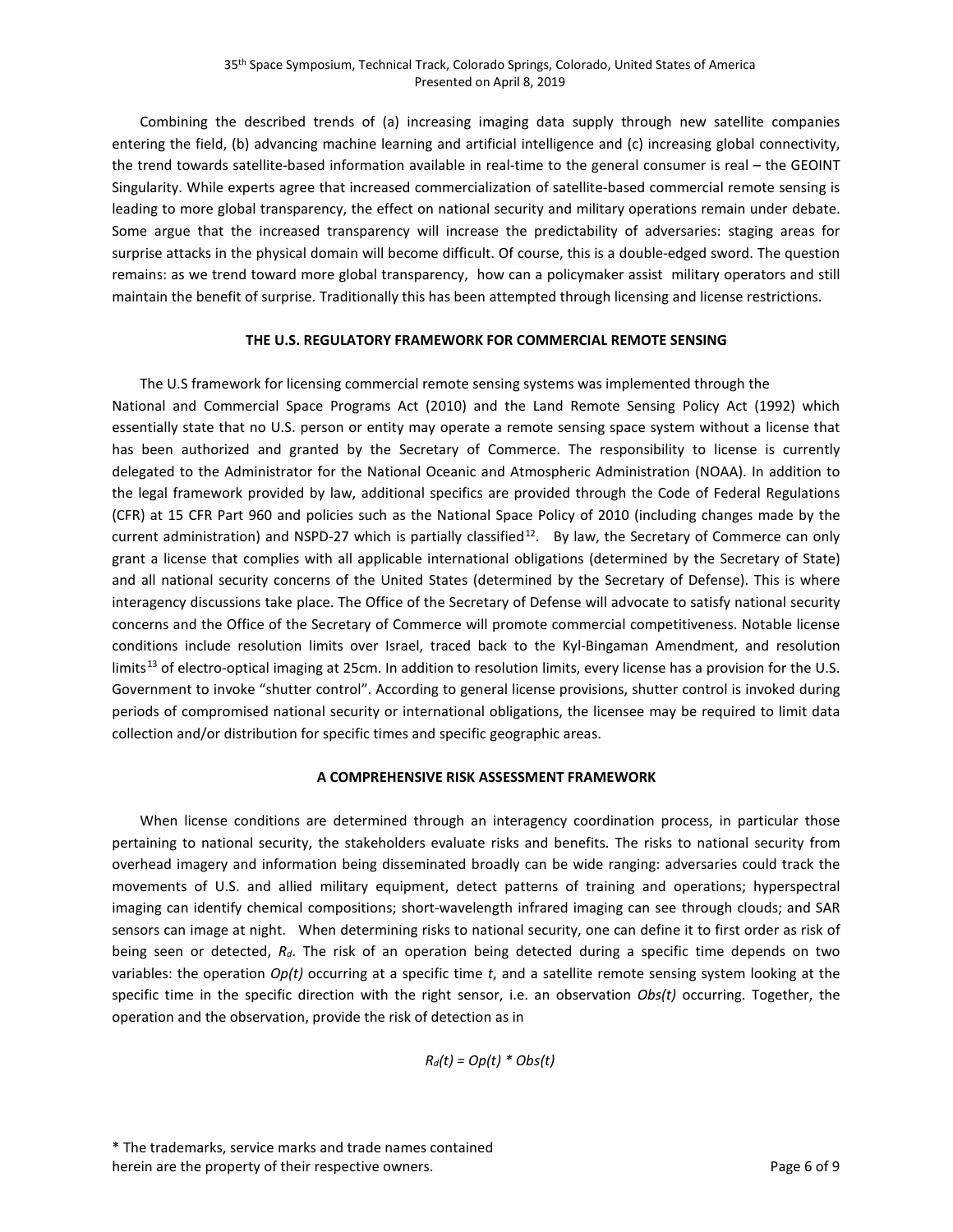In order to reduce the risk of detection *Rd*, the military operator can either choose not to operate or maneuver during a given time, or to somehow control the observation *Obs(t)*. Shutter control is an option to limit the observation and thereby minimize the risk of detection. The process for requesting shutter control or limiting an observation moving from a military operator to the Chairman of the Joint Chiefs Staff, to the Secretary of Defense, to the Secretary of Commerce is beyond the scope of this paper. Nevertheless, it is important to keep in mind that such restrictions only apply to U.S. entities operating in space and do not apply to high-altitude pseudo satellites or international space companies and foreign governments.

Capabilities of satellite remote sensing systems are not constant but continuously improve in various aspects. When assessing the risks to national security, simplified here as in "risk of detection" *Rd*, the process of determining appropriate license conditions traditionally only takes into account the capabilities of past and existing space systems. This often leads to the statement that "policy lags behind capabilities". While it may not be possible to account for specific capabilities of planned and proposed systems because they may or may not become reality, that should not deter the national security community from taking trends into account when assessing the risks to national security.

To put the broader context into consideration, the risk of detection by limiting an observation is really comprised of several terms, out of which only one is regulated, denoted by *r*:

*Obs(t) = OUS,space / r + OHAPS,air + Oint,com + Oint,gov*

Where *OUS,space* stands for commercial domestic space, *OHAPS,air* represents imaging from high altitude platforms and pseudo satellites, *Oint* is commercial international capability, and *Oint,gov* for foreign governments. Commercial imaging capabilities are certainly increasing, not just domestically but globally. In the changing world of increasing imaging capabilities, the risk of detection by observation can only be held constant if regulations are increased and strengthened. However, this may be inconsistent with domestic policies of advancing competitiveness of the U.S. commercial sector. Often the risk from unregulated capabilities (international or aerial) is neglected and license conditions are imposed based on domestic commercial platforms, as if  $Obs(t) = O_{US,space} / r$  alone. However, imposing stricter regulations may provide a false sense of security because the growth of international capabilities is neglected. On the other hand, increasing regulation is free of charge and has no immediate cost imposed on those who advocate for it.



**Exhibit 3:** In order to keep the risk of detection by observation steady, regulatory restriction would have to increase and become more restrictive while international and domestic, unregulated capabilities increase risk as they become available. However, typically restrictions are lessened to enable new domestic capabiltites, hence, the risk of detection by an obersavtion overall increases. As restrictions are continuously eroded, the military operators seem to accept the additional risk.

Instead of increasing regulation, other mitigation techniques will have to be found in order to maintain commercial competivenss. Options to reduce the risk of detection to the military operator could include limiting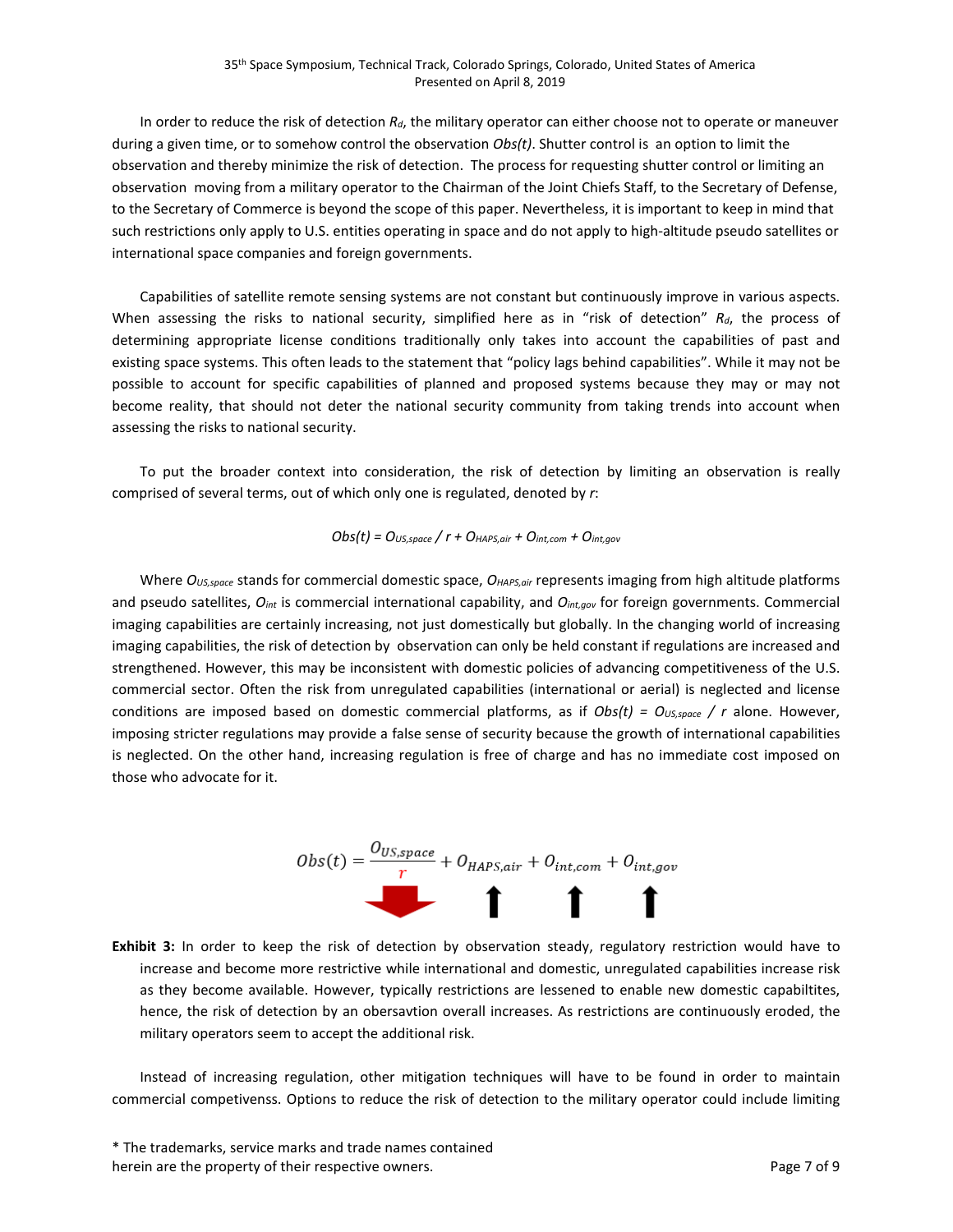the advancements on data analytics, artificial intelligence, and global connectivity itself to maintain a certain opaqueness and element of surprise. Those may not be options to Western Societies where the freedom of information is valued, and free markets and innovation are high priorities identified in national policies. Some argue that the risk of detection is assumed, how much risk although is likely unclear.

If increasing regulation is not a choice, what remains is to improve denial, deception (D&D), and disinformation techniques to maintain the advantage or element of surprise. Typical denial and deception techniques, such as camouflage, are well known to military operators and warfighters. However, when approaching a GEOINT singularity, traditional denial and deception techniques may not be sufficient and will have to be advanced in ways that cope with frequent and continuous observations in various bands of the electromagnetic spectrum. There won't be any more time windows without a satellite passing over and a capability that could detect the activity. The specific techniques of D&D are beyond the scope of this paper.

The approach of advancing denial and deception techniques instead of regulating the domestic commercial satellite remote sensing sector bears several advantages. Those advantages include (1) improving D&D techniques against domestic commercial capabilities will also advance D&D techniques against foreign military capabilities intrinsically. (2) Less regulatory burden will permit the domestic commercial remote sensing sector to remain innovative and competitive on a global scale. (3) Increased innovation will provide new capabilities for national security. (4) Commercial imaging can support public messaging. The downside of advancing D&D is cost whereas remote sensing license restrictions would appear cost neutral to those who advocate for it.

## **SUMMARY**

This paper discussed how major trends in commercial remote sensing from space, advances in artificial intelligence and machine learning, and global connectivity could lead to a future of global transparency. Access to ubiquitous intelligence in real-time to the general public as a GEOINT Singularity should have military operators concerned. Traditionally, the national security community attempted to maintain a certain level of opaqueness or surprise by limiting commercial space-based imaging through regulation. However, that approach has provided a false sense of security and neglected developments that are not under U.S. regulatory control such as foreign commercial imaging companies and advancements of foreign military capabilities. This paper proposed a broader framework of assessing risks to the military operator by including imaging capabilities that are not regulated and instead focus on advancing denial and deception techniques.

Strengthening regulation only applies to the domestic commercial sector and can be summarized as a "don't look" directive. Given the advancements in three critical areas of artificial intelligence, global connectivity, and satellite imagery, a change to "hide!" may be more appropriate and future proof.

 $\overline{a}$ 

<span id="page-7-0"></span><sup>1</sup> John C. Baker, Kevin M. O'Connell, Ray A. Williamson (2001) "Commercial Observation Satellites – At the Leading Edge of Global Transparency", The RAND Corporation

<span id="page-7-1"></span><sup>&</sup>lt;sup>2</sup> Anna Esher (2018) "Inside Planet Labs' new satellite manufacturing site", Techcrunch, [https://techcrunch.com/2018/09/14/inside-planet-labs-new-satellite-manufacturing-site/,](https://techcrunch.com/2018/09/14/inside-planet-labs-new-satellite-manufacturing-site/) retrieved 12 March 2019<br><sup>3</sup> CNBC Staff Writer (2018) "CNBC unveils its annual list of 100 promising start-ups to watch",

<span id="page-7-2"></span>[https://www.cnbc.com/2018/10/09/cnbc-unveils-its-list-of-100-promising-startups-to-watch-in-2018.html,](https://www.cnbc.com/2018/10/09/cnbc-unveils-its-list-of-100-promising-startups-to-watch-in-2018.html) retrieved 12 March 2019

<sup>\*</sup> The trademarks, service marks and trade names contained herein are the property of their respective owners. The property of  $\theta$  and  $\theta$  and  $\theta$  and  $\theta$  and  $\theta$  are 8 of 9